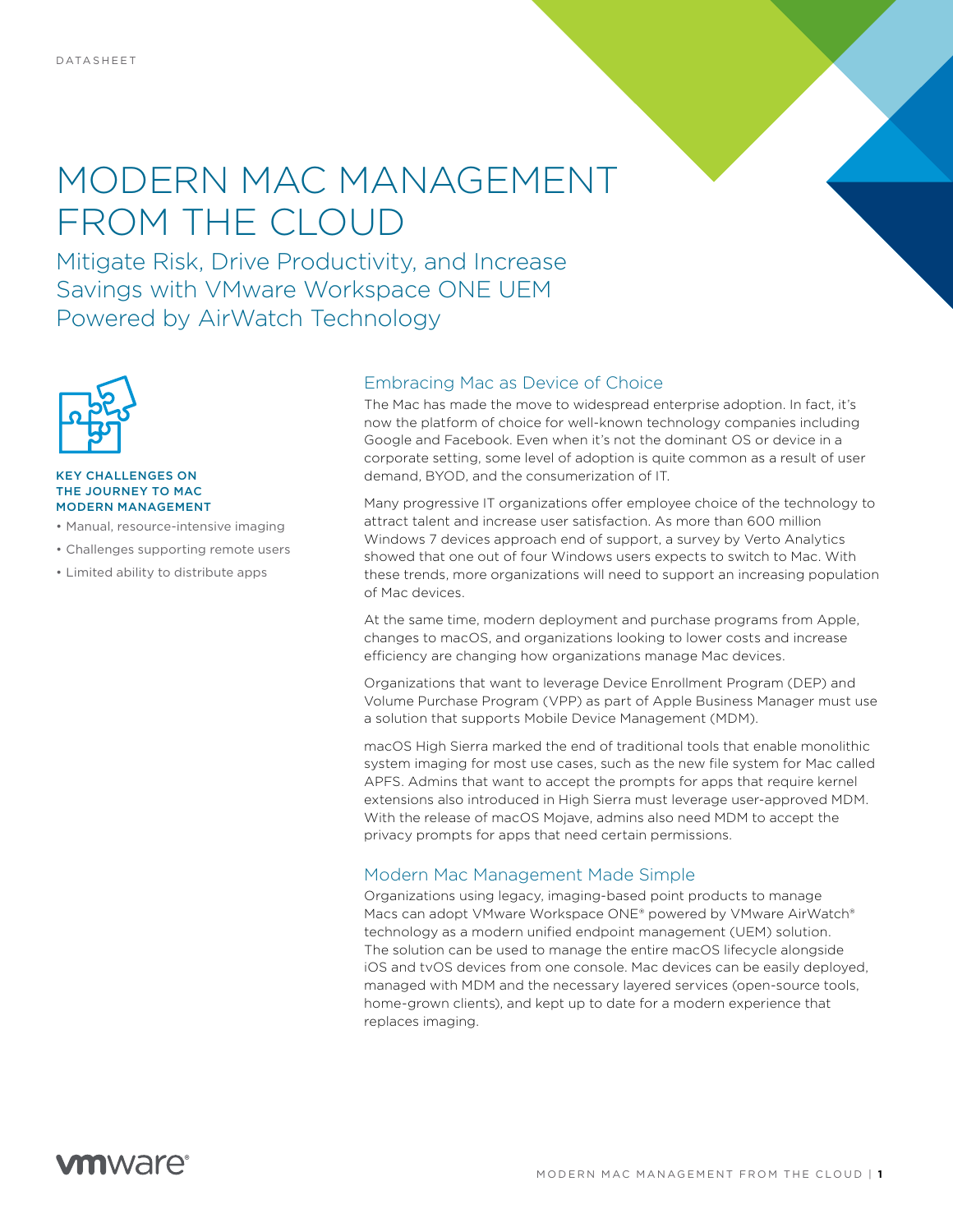# Mitigate Risk, Drive Productivity, and Increase Savings Mitigate Risk, Drive Productivity, and Increase Savings



No need for legacy imaging solutions, consulting services Reduced Costs



Self-service access to any app with integrated SSO Productive Users



### How VMware Helps

#### Enable low-touch IT management

- Support corporate-owned and BYO Macs and shared device use cases in a single management solution
- Deploy Bootstrap packages to Mac devices during onboarding with Apple Business Manager to simplify deployment
- Set up Macs over the air with Wi-Fi, VPN, email, apps, and more
- Gain full visibility into Mac deployments, including AppleCare integration
- Push profile to automatically accept whitelisted application prompts related to kernel extension and privacy

#### Manage the complete application lifecycle

- Deploy any native or SaaS application to a unified app catalog with single sign-on (SSO) for users
- Enable virtual Windows apps to run on Mac devices from the same catalog
- Deliver software and security updates on a defined schedule

#### Define the settings, policies, and rules for user, device, and data security and compliance

- Define settings for FileVault to ensure devices are encrypted, and Gatekeeper to protect devices from unknown download sources
- Maintain control of the admin account on devices and use firmware passwords to prevent users from changing critical security settings and policies
- Use built-in conditional access controls so only authorized users and compliant devices have access to enterprise resources

# *m*nware<sup>®</sup>